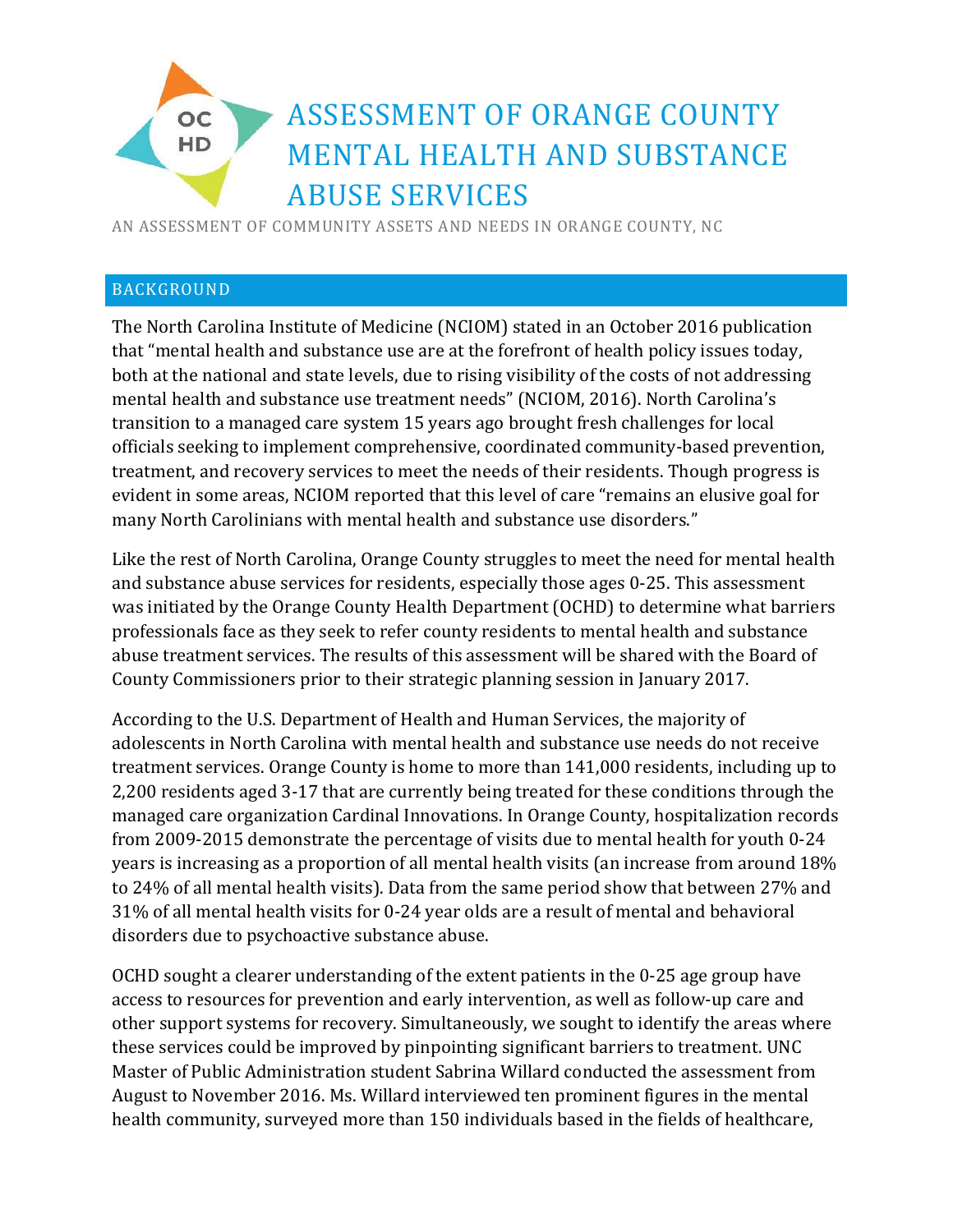social services, criminal justice, behavioral therapy, K-12 education, and others, and analyzed UNC Chapel Hill Emergency Department records.

# BARRIERS TO ACCESSING TREATMENT

The primary findings of the assessment showed that existing levels of service do not adequately address the needs of this population although there are many examples of successful collaborations taking place across the county in an attempt to address the gaps. Responses from key opinion leaders around the barriers to accessing treatment for mental health and substance abuse helped to inform the findings included in the below table. These common themes were also incorporated into the survey questionnaire as a method for confirming their validity with a larger group.

| <b>BARRIERS TO MENTAL HEALTH (MH) AND SUBSTANCE ABUSE (SA)</b> |                                                                                                                                                                                                                                                                                                                                                                                                                                                                                                                                                                                                                                                                                                                                              |
|----------------------------------------------------------------|----------------------------------------------------------------------------------------------------------------------------------------------------------------------------------------------------------------------------------------------------------------------------------------------------------------------------------------------------------------------------------------------------------------------------------------------------------------------------------------------------------------------------------------------------------------------------------------------------------------------------------------------------------------------------------------------------------------------------------------------|
| <b>TREATMENT AND RESOURCES</b>                                 |                                                                                                                                                                                                                                                                                                                                                                                                                                                                                                                                                                                                                                                                                                                                              |
| <b>Theme</b>                                                   | <b>Description</b>                                                                                                                                                                                                                                                                                                                                                                                                                                                                                                                                                                                                                                                                                                                           |
| <b>Affordability - #1 Gap</b>                                  | The #1 gap in the OC mental health system is<br>affordability. Many low-income residents<br>either do not have insurance or find their<br>coverage inadequately covers treatment<br>services for MH and SA (e.g. must meet a high<br>deductible before any coverage is provided,<br>lack of reimbursement options, restricted to a<br>low maximum number of appointments, etc.).<br>This issue is exacerbated when adolescents age<br>out of the Medicaid system at 18. There are<br>very few sliding scale or pro bono options to fill<br>this gap. Children and adolescents have<br>difficulty with recovery if parents with mental<br>health issues aren't treated as well, but parents<br>run into these same issues with affordability. |
| Location/Transportation - #2 Gap                               | Transportation was ranked as the 2 <sup>nd</sup> largest<br>barrier to MH/SA services in Orange County.<br>Services are especially scarce in the northern<br>part of the county (i.e. Hillsborough and<br>unincorporated areas). Public transportation<br>helps somewhat with the older patients in the<br>southern sector, but the younger ones still have<br>unmet needs. This dilemma emphasizes the<br>need for more accessible treatment centers and<br>in/near-school care, especially when parents<br>are unable to take their children to necessary<br>appointments due to busy work schedules or<br>other conflicts.                                                                                                                |
| Language/Cultural - #3 Gap                                     | For the most part, services for non-English<br>speaking patients are either difficult to obtain<br>or virtually inaccessible. 60% of respondents<br>said it was difficult for non-English speaking                                                                                                                                                                                                                                                                                                                                                                                                                                                                                                                                           |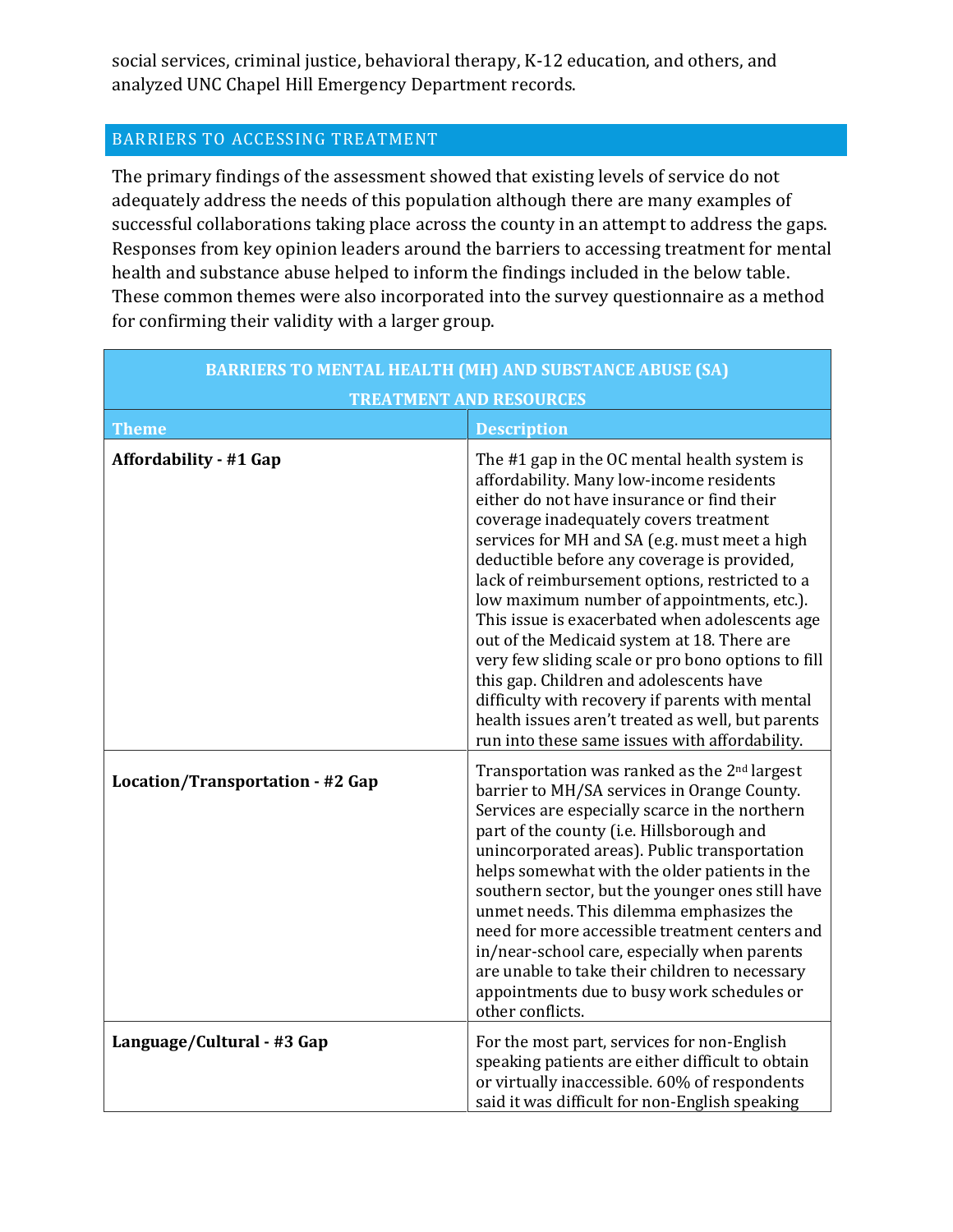| Language/Cultural - #3 Gap (cont'd)                                                                               | residents to access services for any of the<br>listed disorders (Major Depressive, Generalized<br>Anxiety, Bipolar, Personality, Eating, Substance<br>Abuse, or Schizophrenia Spectrum), making<br>this the #3 gap identified in the survey. There<br>is need for more diversity in the languages MH<br>and SA services are offered in (i.e. Spanish,<br>Burmese/Karen etc.), as well as cultural<br>competency training to help providers better<br>understand how to work with<br>refugee/undocumented populations.<br>Culturally-relevant practices that provide<br>support for LGBTQ teens are also needed.                                                  |
|-------------------------------------------------------------------------------------------------------------------|------------------------------------------------------------------------------------------------------------------------------------------------------------------------------------------------------------------------------------------------------------------------------------------------------------------------------------------------------------------------------------------------------------------------------------------------------------------------------------------------------------------------------------------------------------------------------------------------------------------------------------------------------------------|
| <b>Education to combat stigma (adolescent</b><br>and family) - #4                                                 | Awareness initiatives in the community are<br>helping combat the stigma associated with MH<br>conditions. More could be done to continue the<br>dialogue encouraging people to seek<br>appropriate treatment. Parents also need to be<br>educated about the importance of ensuring<br>their child gets the help they need. Barriers<br>exist where parents are either unaware of the<br>importance of taking their child to<br>appointments or have busy schedules that<br>conflict with their ability to do so. Knowing<br>how to navigate the Cardinal system and<br>properly enroll their child in MH and SA<br>services is a barrier to accessing treatment. |
| Post-diagnosis maintenance of care - #5                                                                           | Non-emergency treatment options are non-<br>existent or scarce. Psychiatric care in particular<br>is a critical need for adolescents yet this type of<br>therapy is largely unavailable to this<br>population, especially if uninsured. In general,<br>there is a need for more varied types of<br>therapy (i.e. cognitive behavioral therapy,<br>other types of counseling), as well as therapists<br>trained to do trauma work both in the school<br>systems and in the community.                                                                                                                                                                             |
| <b>Preventive/Early intervention care - #6</b>                                                                    | Preliminary efforts to incorporate MH services<br>into the school system are showing success.<br>More robust systems for identifying issues<br>earlier within the primary care and school<br>settings are still needed. There is also a need<br>for more variety of screening tools.                                                                                                                                                                                                                                                                                                                                                                             |
| Citizenship status - barrier identified<br>through stakeholder interviews and survey<br>responses                 | Cardinal Innovations does not provide<br>behavioral health services to residents without<br>proof of US citizenship. Undocumented<br>immigrants have to rely on the scarce services<br>provided by other community organizations.                                                                                                                                                                                                                                                                                                                                                                                                                                |
| <b>Inpatient Care Usage/Access - barrier</b><br>identified through stakeholder interviews<br>and survey responses | 2009-2015 UNC Hospital data obtained shows<br>that after an initial decline in mental health-<br>related Emergency Department (ED) visits                                                                                                                                                                                                                                                                                                                                                                                                                                                                                                                        |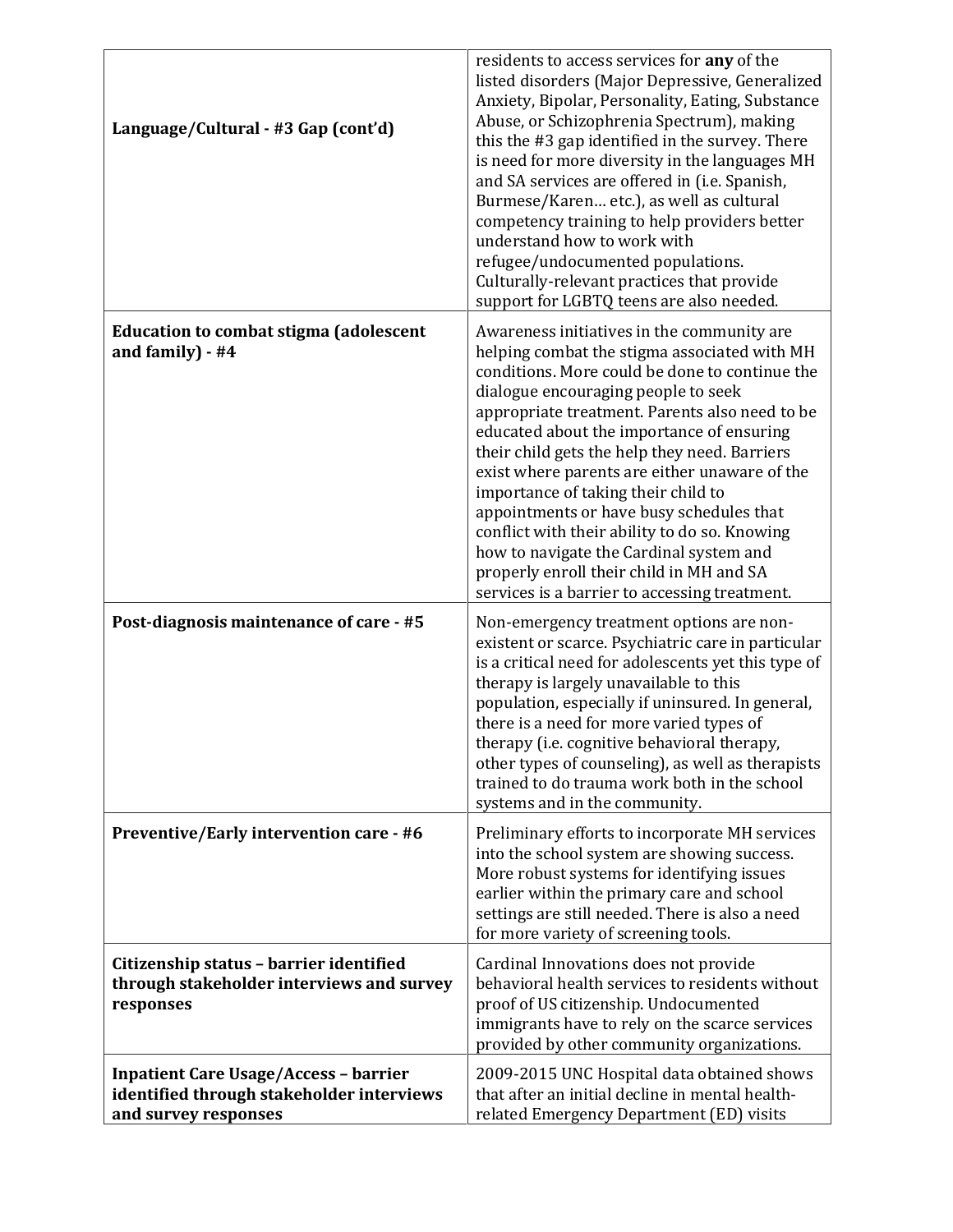| <b>Inpatient Care Usage/Access - barrier</b><br>identified through stakeholder interviews<br>and survey responses (cont'd) | between 2009 and 2012, we have begun to see<br>a large increase in visits for patients 0-24<br>(51%). This increase supports reports of ED<br>overcrowding we've received from UNC<br>Hospitals. The percentage increase of youth<br>mental health ED visits is also increasing at a<br>faster rate than overall mental health ED visits<br>(25% compared to 18%.) In the case of<br>substance abuse, 29% of all mental health ED<br>visits for 0-24 year olds are substance abuse<br>related.                                                                                                                                                                    |
|----------------------------------------------------------------------------------------------------------------------------|-------------------------------------------------------------------------------------------------------------------------------------------------------------------------------------------------------------------------------------------------------------------------------------------------------------------------------------------------------------------------------------------------------------------------------------------------------------------------------------------------------------------------------------------------------------------------------------------------------------------------------------------------------------------|
| Disorder/Diagnosis Type - barrier<br>identified through stakeholder interviews<br>and survey responses                     | Survey data indicates that generalized anxiety<br>disorder and major depressive disorder are the<br>two mental illnesses that most frequently affect<br>residents aged 0-25 in Orange County (93%<br>and 89% respectively) and are also the easiest<br>to refer for treatment. Drug and alcohol abuse<br>were also frequent diagnoses (80% of<br>respondents for both) however, only 39% of<br>respondents found them easy to refer for<br>treatment. Schizophrenia spectrum and other<br>psychotic disorders were deemed the most<br>difficult to refer for treatment (25%) and<br>treatment for eating disorders was said to be<br>the most inaccessible (11%). |

# **CONCLUSION**

The most common barriers for people in Orange County aged 0-25 who need mental health and/or substance abuse treatment services were affordability and accessibility.

## **Affordability**

One of the biggest barriers to accessing services, even when they are available, is the lack of services that are provided based on a person's ability to pay. Any improvement to the mental health system in Orange County will need to address the affordability of these services.

## **Accessibility**

We found that the ability to access services depends on a variety of factors (service type, location, eligibility and cultural/linguistic appropriateness) all of which have gaps. Certain types of services such as substance abuse treatment and psychiatric care are hard to find. The location of mental health services in the population centers makes them difficult for this age group to access. Restrictions on who can receive services (e.g., age, citizenship, diagnosis) results in decreased access. Finally, the inability to provide needed mental health services in a linguistically and culturally appropriate manner significantly limits access.